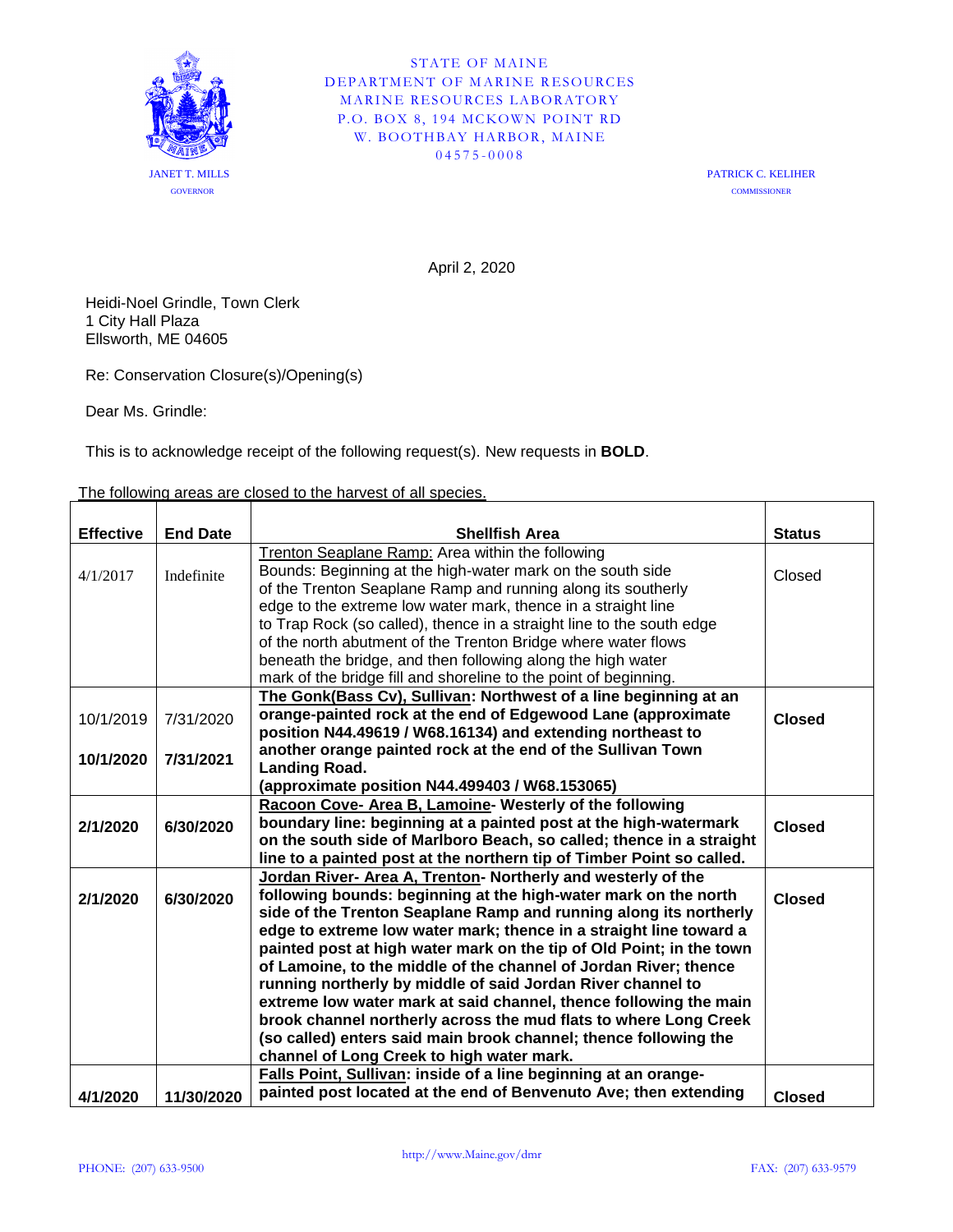|           |            | west to the east tip of Falls Point.                                                                                            |               |
|-----------|------------|---------------------------------------------------------------------------------------------------------------------------------|---------------|
|           |            | El's Cove Lamoine; inside an orange -painted post located on the                                                                |               |
| 4/1/2020  | 11/30/2020 | northeast tip of Mosely Point, then extending northeast to an                                                                   | <b>Closed</b> |
|           |            | orange-painted post located on the south tip of Young's Point                                                                   |               |
|           |            | (Garbo Lobster Pound), then extending southwest to an orange                                                                    |               |
|           |            | painted post on the north shore of, Thad's Cove, so called                                                                      |               |
|           |            | Taunton River, Hancock- Inside of a line beginning at an orange-                                                                |               |
| 4/1/2020  | 11/30/2020 | painted post located at the end of Cemetery Road, then extending                                                                | <b>Closed</b> |
|           |            | southeast to the south side of the Hancock-Sullivan bridge.                                                                     |               |
|           |            | Carrying Place- (Hancock) North of the US Route 1 bridge; and                                                                   |               |
| 5/1/2020  | 11/30/2020 | southwest of line beginning on the shore at the northern tip of                                                                 | <b>Closed</b> |
|           |            | Havey Point Running southeast to the northern tip of Cedar Point.                                                               |               |
|           |            | Moon Ledge - West of a line beginning at the most south easterly                                                                |               |
| 5/31/2019 | 5/31/2021  | point of McNeil Point Hancock, then easterly to a spire/radar                                                                   | <b>Closed</b> |
|           |            | reflector, then northerly to the green can east of Moon Ledge itself,                                                           |               |
|           |            | then ending at the most south easterly point of Ferry Point.                                                                    |               |
|           |            | Ingall's Island Winter - The area east of Ingall's Island contained                                                             |               |
|           | 11/30/2021 | between a north boundary line drawn between a red post on the                                                                   | <b>Closed</b> |
| 5/31/2019 |            | northerly end of Ingall's Island to a red post on an un-named point                                                             |               |
|           |            | on the mainland just north of the Ingall's Island bar. A southern                                                               |               |
|           |            | boundary line drawn between a red post on the southern end of                                                                   |               |
|           |            | Ingall's Island and the south end of a long pier situated on the                                                                |               |
|           |            | mainland a short distance south of Ingall's Island bar following the                                                            |               |
|           |            | south side of the pier.                                                                                                         |               |
|           |            | Long Cove- The area east of a line drawn from the east most                                                                     |               |
|           |            | corner of the Sullivan town landing ramp to an orange painted post                                                              |               |
| 5/31/2019 | 10/1/2020  | on the westerly most point of Waukeag Neck, Sorrento.                                                                           | Closed        |
|           |            |                                                                                                                                 |               |
| 12/1/2020 | Indefinite |                                                                                                                                 | <b>Closed</b> |
|           |            | Raccoon Cove- Area A, Lamoine-The area between an inner                                                                         |               |
| 7/1/2020  | 11/30/2020 | boundary line beginning at a painted post at the high-water mark                                                                | <b>Closed</b> |
|           |            | on the south side of Marlboro Beach, so called; thence in a                                                                     |               |
|           |            | straight line to a painted post at the northern tip of Timber Point                                                             |               |
|           |            | so called; and an outer boundary line beginning at a painted                                                                    |               |
|           |            | post at the high-water mark at the southern tip of Old Point,                                                                   |               |
|           |            | so called; thence in a straight line to a painted post at the high                                                              |               |
|           |            | water mark on the northern tip of Meadow Point, so called.                                                                      |               |
| 5/1/2020  |            |                                                                                                                                 |               |
|           | 11/30/2020 | Berry Cove, Lamoine: north of a line beginning at an orange                                                                     | <b>Closed</b> |
|           |            | painted post located at the tip of Old Point, then extending east to                                                            |               |
|           |            | an orange painted post located at the end of Gilpatrick Lane.                                                                   |               |
|           |            | Jordan River-Area B, Lamoine- Northerly and easterly of the                                                                     |               |
| 4/1/2020  | 9/30/2020  | following bounds: Beginning at a painted post at the high water                                                                 | <b>Closed</b> |
|           |            | mark on the tip of Old Point in the town of Lamoine; thence in a                                                                |               |
|           |            | straight line toward the north edge of the Trenton Seaplane Ramp                                                                |               |
|           |            | at extreme low water to the middle of Jordan River channel; thence                                                              |               |
|           |            | running northerly by middle of said Jordan River channel to                                                                     |               |
|           |            | extreme low watermark at said channel; thence following the main                                                                |               |
|           |            | brook channel northerly across the mud flats to where Long Creek                                                                |               |
|           |            | (so called) enters said main brook channel; thence following the                                                                |               |
|           |            | channel of Long Creek to high water mark.                                                                                       |               |
|           |            | Ingall's Island Summer All the flats north, west and south of                                                                   |               |
| 8/1/2019  | 5/31/2021  | Ingall's Island inside a line beginning at a red post on the southern                                                           | Closed        |
|           |            | end of Ingall's Island, then running east to the southwestern end of                                                            |               |
|           |            | a long pier on the mainland of Sorrento. Then running southwest                                                                 |               |
|           |            | to the south side of a rocky bar, continuing southwest to another                                                               |               |
|           |            | rocky bar. Then north to the extreme western end of a long bar                                                                  |               |
|           |            | connected to the west side of Ingall's Island. Then running north to                                                            |               |
|           |            | a red navigational beacon, then east to a red post on a small point                                                             |               |
|           |            | on the Sorrento mainland just north of the Ingall's Island bar. Then<br>west to a red post on the north end of Ingall's Island. |               |